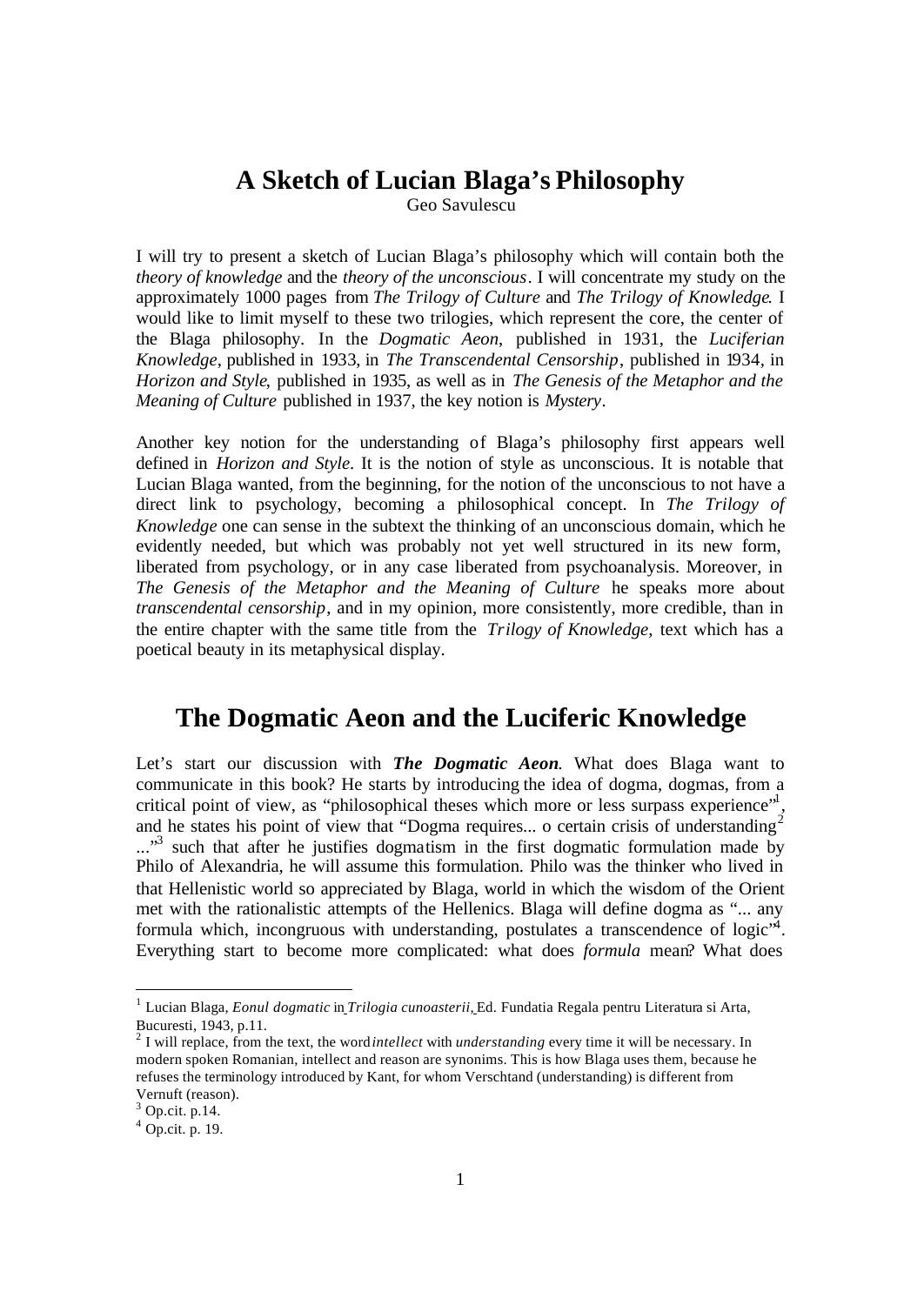*transcendence* mean? By *formula* Blaga understands an expression through words. By *transcendence* he understands to surpass. Toward the end of *The Dogmatic Aeon* he will write about *radical transcendence* referring to knowledge in the negative direction, Luciferian knowledge.

Before entering deeper into Blaga terminology let's attempt a clarification. The paradoxes of Zenon from Eleea—the impossibility of the arrow to reach its target—and that of Achilles, the son of Peleus—of reaching a tortoise while running—do nothing but show us that we cannot think rationally, logically, about movement, the displacement of objects, people, or beings, which is otherwise a common sense observation. Logical antinomies, logical paradoxes, should not solicit our effort to give them a solution, they are a witness of this difference which exists, and of which we should be conscious, the difference between the reality observable through our senses, the perceived reality, on one hand, and our attempt to give it a correct shape through our expression, especially written, on the other hand. By correctness many understand a logical form, a rational concatenation, such that we are not accused that what we write has an aberrant path from head to toe. Maybe that's why Pythagoras wrote his wisdom in verse, *the golden verses*, maybe that's why Heraclitus was considered *the obscure*, because he tried to express in written words what in live dialogue was easier to argue, maybe that's why the few phrases left from Parmenides seem to have many obscurities, and maybe that's why Socrates refused to write, considering the dialogue a possibility to correct his statements, while *scripta manent,* as the Latins said—if you wrote a stupidity, it stays.

It seems simple, but it's very complicated. Those for whom life was the main educator will understand this easily, but it will be more complicated for those who passed through school, possibly too much school. This is also the reason why those who have studied the life of primitive people<sup>5</sup> consider that these people not only are primitive, but have primitive thinking, logically un-evolved. It's true. They have a magical thinking, and magic escapes any logic. For them myths, stories, and the transcendent (read magic) are sometimes more important than food, in other words spiritual nourishment is in first place. They seem to us to be primitive and with pre-logical thinking because for them the mystery of the surrounding world is more important than well-conducted, logical thinking. We consider them primitive in thinking due to the conceit of those mastered by the demon of logic.

I will later say a few words about Luciferian knowledge. I would like to remember that for both Kant and Blaga there is an impossibility of knowing reality as it is. But we can approximate it with the help of the a prio ri categories; this explicitly for Kant, and more reserved but still very clearly for Blaga<sup>6</sup>. It is the reason why they were both considered by some philosophers to be *agnostics*. How funny, agnostic of someone who gives a

<sup>5</sup> Claude Levi-Strauss, *Mithologiques, Le crue et le cuit,* Plon, Paris, 1964 and *Du miel aux cendre,* Plon, Paris, 1966.

<sup>6</sup> Op. cit. *Cunoasterea luciferica,* p.199 " .. the theory of knowledge, the way Kant left it for us, a theory of basilical monumentality, which reduces knowledge to intuition, categories (trascendental aperception)... is in fact a theory of knowledge which we agreed to name <paradisiacal>."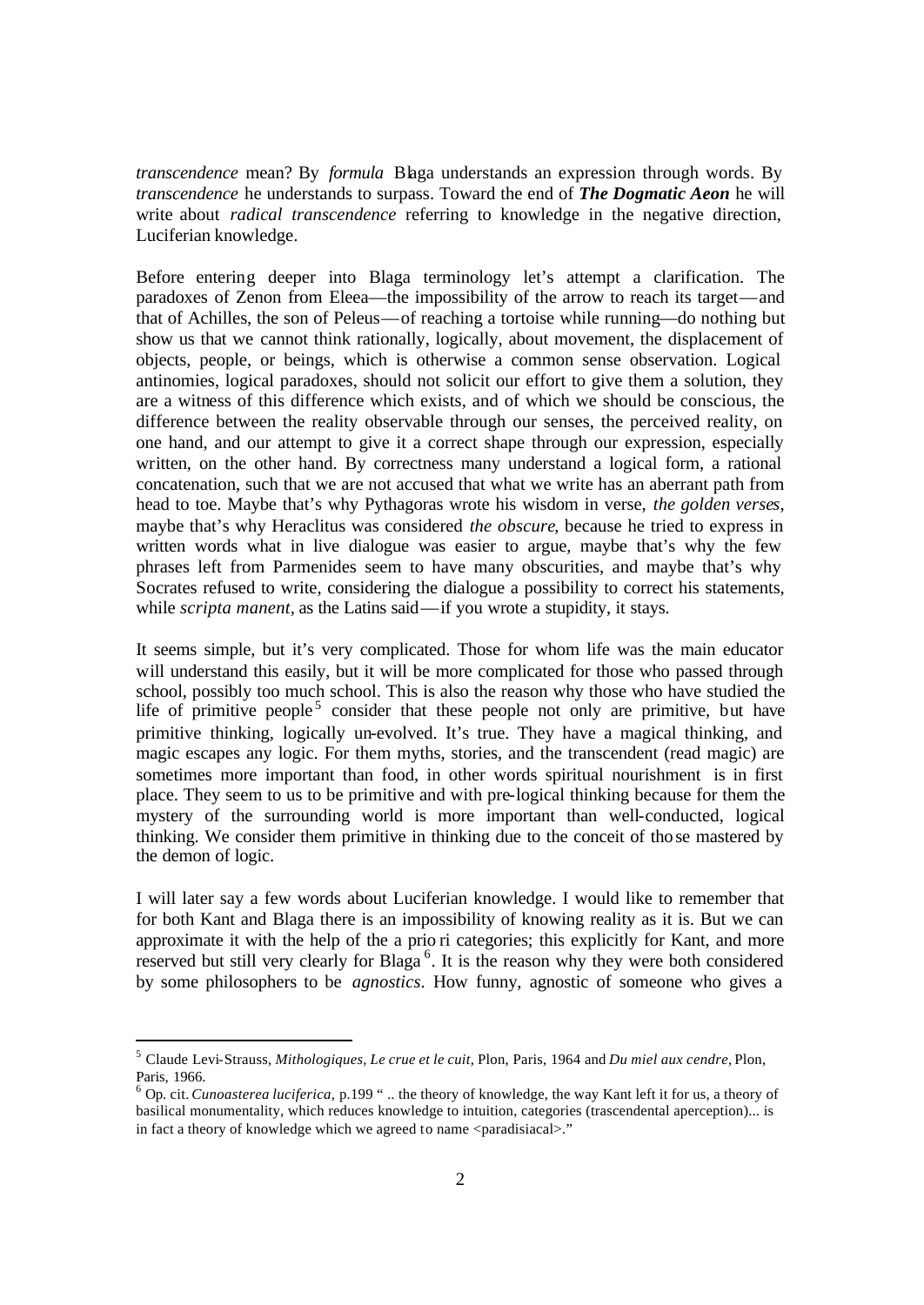solution about the way in which we can know. It is true that the solution is doubled by the recognition that we cannot have an absolute knowledge.

From here follows something which at first sight shocks: on the one hand we have a world which cannot be known in its intimacy, while on the other we can, with our mind, with our intuition, try to have knowledge, we don't know how correct, about this unknowable world. Why does it shock? Because we are rational animals, because we think, because we have a strictness of this thinking, because we can have a strictness of our thinking which we name logic. In these conditions we obtain a great confidence in our mental faculties and we feel that we can become the rulers of the world. With our prying mind, with the logic that sustains it, we feel strong and cannot believe that mysteries are around us. We cannot believe that we have a censorship of knowledge, although the categories through which we know are, like our sensory organs, limited. A limitation even through their function. Does reason also have limits? Does the logic that we use? Of course. We found out that Cantor's set theory has a starting point, that of *set*, which is unclearly defined, and that the theory is contradictory in the transfinite, that mathematics as a complete system is contradictory. We found out that the diverse logics with which we hoped to cheat reality and infiltrate its intimacy, such as the logics with infinite values, Brower's intuitionist logic, fuzzy logic, modal logics, the logical schematism of Stefan Lupasco, all of them trying to surpass the limit of the Law of excluded middle, which functions in the logics with two values, we find that all these logics can be reduced still to a limit, to a logic with two values—we found out that we cannot restrain the contradictory reality in logical girths, that reason is not infallible.

All these do not mean that there is a complete breach between reality and our minds, that it's no longer worth thinking and that we should trash the books of logic and mathematics. Instead it means that we will be able to approach reality easier with a mind able to accept contradictions and try solutions with the help of intuition, with the help of creative ideas. Here is what our lesson should be from Plato, who talked of a pure world of ideas which we cannot reach, and that we would be satisfied with a world of the shadows of these ideas; it should also be the lesson from Immanuel Kant who, as I have said, wrote about an unknowable word (a noumenal world), which we can approach with the help of the a priori categories of intuition. The same is the dogmatic aeon in which we entered or the contradictory domain of Stefan Lupasco. We should listen to these beautiful minds that brought our attention to the fact that *one is* and *another we think* , who gave us solutions to how to use our own understanding, to use logic, to use mathematics.

For Blaga, the existential domain, that which exists, is dominated by mystery. This means that we cannot know reality because it is unknowable in its ultimate intimacy, it is incognizable, it is hidden behind a curtain which does not let us approach, and that's why our senses do not permit us to decipher it. Kant, whom he critiques and denies, but whom he follows even if he doesn't recognize it, proposed the *noumenal* world, where master is *the thing in itself*. Blaga speaks to us about a *world of mysteries* which we fought from the beginning of humanity to unveil, to reveal. It is indeed an important difference from Kant. We are no longer talking of an undifferentiated mystery, of "the thing in itself", of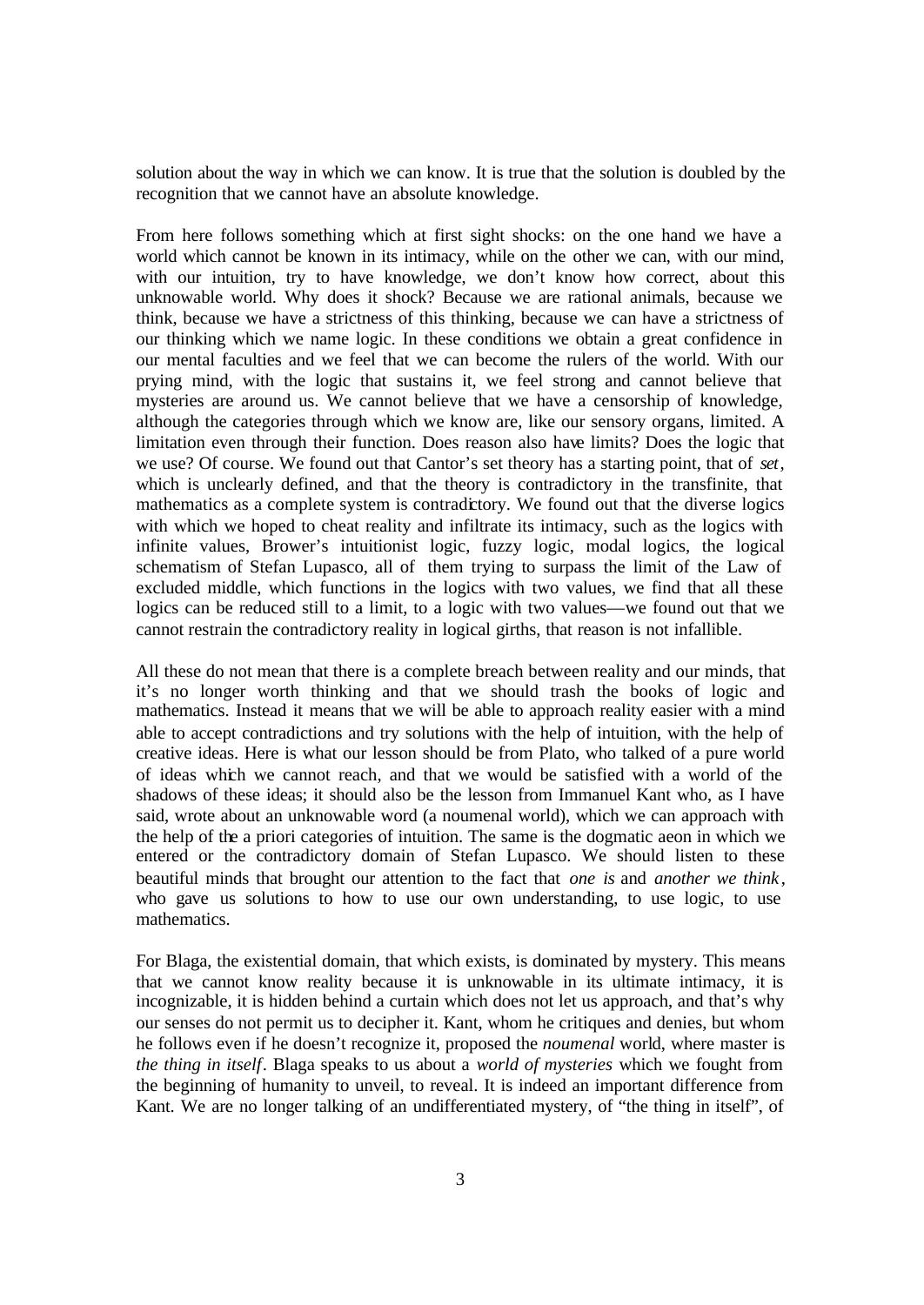a universal mystery, but of a multitude of mysteries, each mystery having a description: this means that we know in which mystery we find ourselves, even if we cannot give a coherent answer. Do we find ourselves in the mystery of the last particles of matter, in the mystery of the composition of the world, in that of the brain, or in that of gravitation? If the existential domain means mystery, it is good to know that there are a multitude of mysteries, very many. I don't want to say *infinitely many* in order not to enter the transfinite aporia from the set theory. I couldn't justify why one infinity can have a greater or lesser power that another infinity, that one infinity exceeds in power another infinity, I couldn't find a proof for this statement, although the idea attracts me. Nor do I understand the notion of *power* of infinity, notion invented by Cantor in order to justify the different types of infinity. This doesn't mean that I don't respect mathematics, even Cantor's set theory, what I am trying to say is that human reason, intelligence has led us to splendid theoretical constructions applicable in reality, but that doesn't mean reality; reality is different, it remains a mystery however much we unveil of it, however deep we infiltrate with our intelligence. Without the mathematical binary system we wouldn't have computers, we wouldn't have any of modern technology, without physics and chemistry we wouldn't have any of what surrounds us. Mathematics, physics and all the sciences guarantee our civilization, but we would like to know more. We would like to know what we cannot know. Let's see what is taking place? Let's feel knowledge with the help of Lucian Blaga's mind.

Mysteries are the most important pillar which supports the theory of knowledge. In order to be able to approach, carefully, this field of mysteries, Blaga starts to tell us the story of the dogma, which starts with Philo of Alexandria.

We return: what does dogma mean in Blaga? …*an abdication of the self* because *understanding (intellect) has evaded from itself in formulas which... are inaccessible to logic... Does Dogma imply a certain crisis of understanding...<sup>7</sup>* ? Formula which in Philo sounds thus: ... *from the primary substance emanate secondary existences, without the primary substance suffering any decrease through this process.* Unity is not altered if we take something from it, the secondary emanations don't minimize divinity (the primary substance is divinity for Greek philosophers), which remains unaltered. One generates the multiple? For our everyday mind it seems an aberration: how can you take something from a unity without lessening it? The everyday mind, the mathematical mind, seems to be the one logicians accept, the one they consider to be correct. This is also our reason. It cannot accept that a being—we will later see what a being is—may have three persons, such as in God's Trinitarian dogma. A being in three persons. God seems to be unitary and multiple at the same time and in the same coordinates. Can we not agree with such a statement? Why not? This dogma came out victorious each time in front of those who tried to give Christian belief a rational form: that's what happened with Arie, who tried to make a hierarchization of the beings that take place in God, a God who took shape in time, in front of the pneumatics, who proposed a logical thesis, Christ being an incarnated divine being, in front of the Adoptionists for whom Christ was a prophet uplifted to divine dignity, or in front of the Manichaeans, who transposed contradictory and mysterious reality into the fight between a divinity of good and evil, between God and the

l

 $<sup>7</sup>$  Op. cit. p.15 si 16.</sup>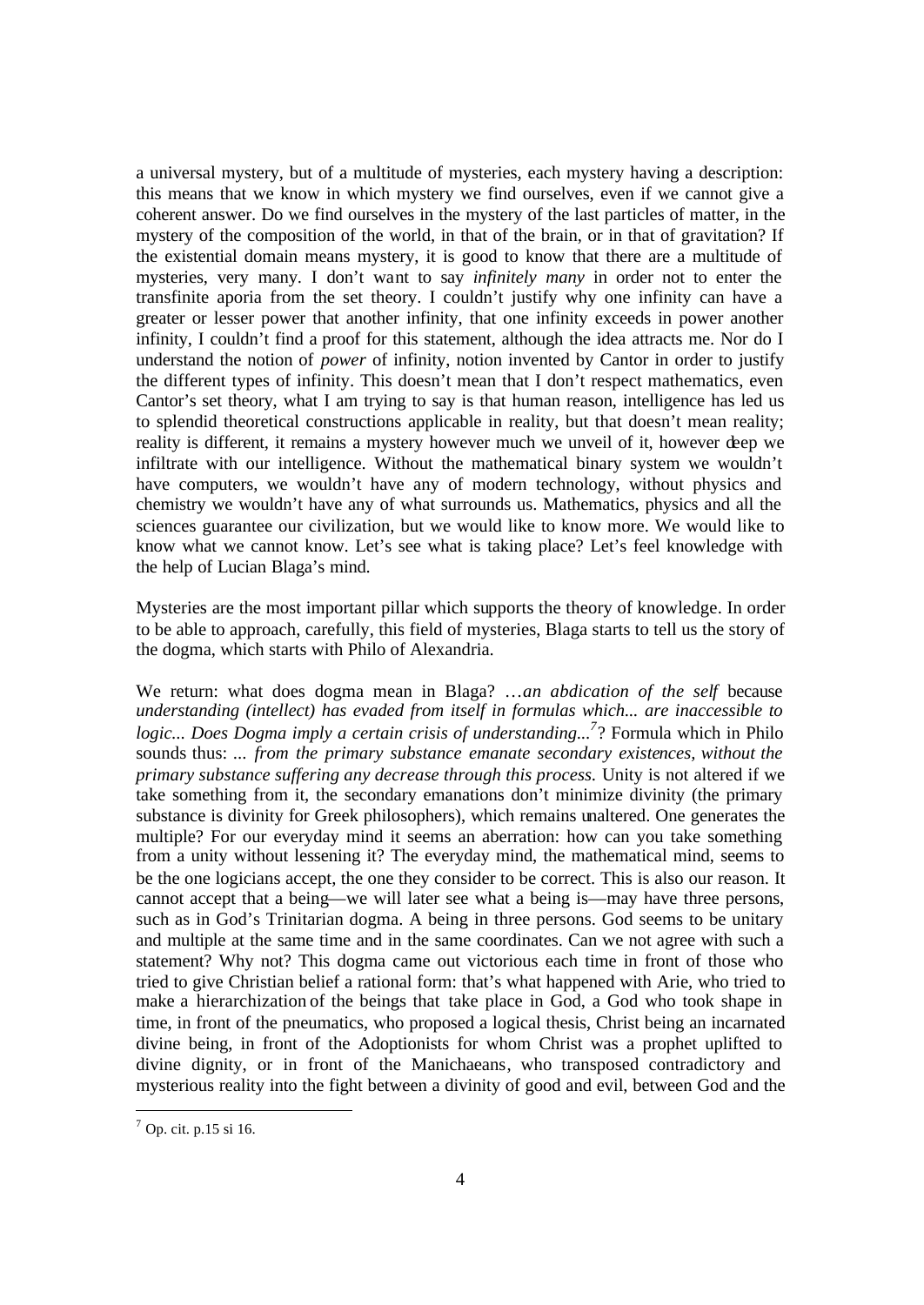Devil, both having equal power, thus introducing a dualist theology. The Christian view that was victorious after approximately 400 years of battle was that of trinity into one being. It is the Christian dogma that has its roots in Philo's dogma. Why did it happen this way? Blaga thought that there is a human tendency toward mystery, reason for which the dogma was preferred and chosen over an attempt to a rational, logically correct explanation, fact that appears to our understanding as a contradiction or an impossibility. Maybe intuition whispers to us that logical strictness is poor and that it is better to leave open the gate of understanding, to leave everybody the right to dream with open eyes. Sometimes the imaginary proves closer to reality.

In other words, Blaga draws the attention to a mismatch, a very important difference between what is real and what we think. It is a difference that I have mentioned already, noticed by thinkers as early as antiquity. The solutions, the attempts to surpass this discord have been and are diverse, varying between two extremes: rationalism and intuitionism; between giving total importance to reason, to our way of thinking correctly, and exacerbating the value of intuition, which is closer to reality, and which tries to surpass logic. There are also diverse intermediary possibilities of approach between the omniscient logic and the fragile intuition.

It seems that the one who found the most efficient solution to understand how human knowledge functions was, as I've said, Immanuel Kant. Lucian Blaga follows closely the Kantian construction of knowledge, of course with some important modifications. Maybe the most important contribution is bringing the unconscious into the world of philosophy. In the *Dogmatic Aeon* and the *Luciferian Knowledge*, with which we will occupy ourselves in the following, Mystery is the central notion that replaces Kant's noumenal world.

Nature's mysteries, actually the reality that is given to us as a multitude of mysteries, which we can tackle one at a time in different ways, is one of the keys that can open the understanding of Lucian Blaga's theory of knowledge. Why mysteries, instead of a Kantian *thing in itself (das Ding an sich)*? Blaga feels the need to speak differently about this noumenal world (even if he avoids naming it thus), which we cannot know, but of which we would like to know as much as possible. That's why he will put in place of one unique and difficult to approach mystery, as I have said, a multitude of mysteries, each mystery having its own characteristic, a part of it which is given to us, which we know, and which is like a gate through which we can infiltrate as deeply as possible its knowledge. For example, light was and remains a mystery, even if its domain is familiar to us, just like gravity remains a mystery. We know, even if not precisely, what the subject is and we can approach each of these two mysteries in different ways, specific to each of them.

I believe that it is a great gain in our attempt to know. This is how it was in the beginning when we asked ourselves a question about what is happening in a certain real situation that appeared to us as a first mystery, which we felt the need to reveal. Thus we allowed ourselves to infiltrate deeper and deeper in the knowledge of each individual mystery, to infiltrate deep in what seemed to us at one point impossible to know.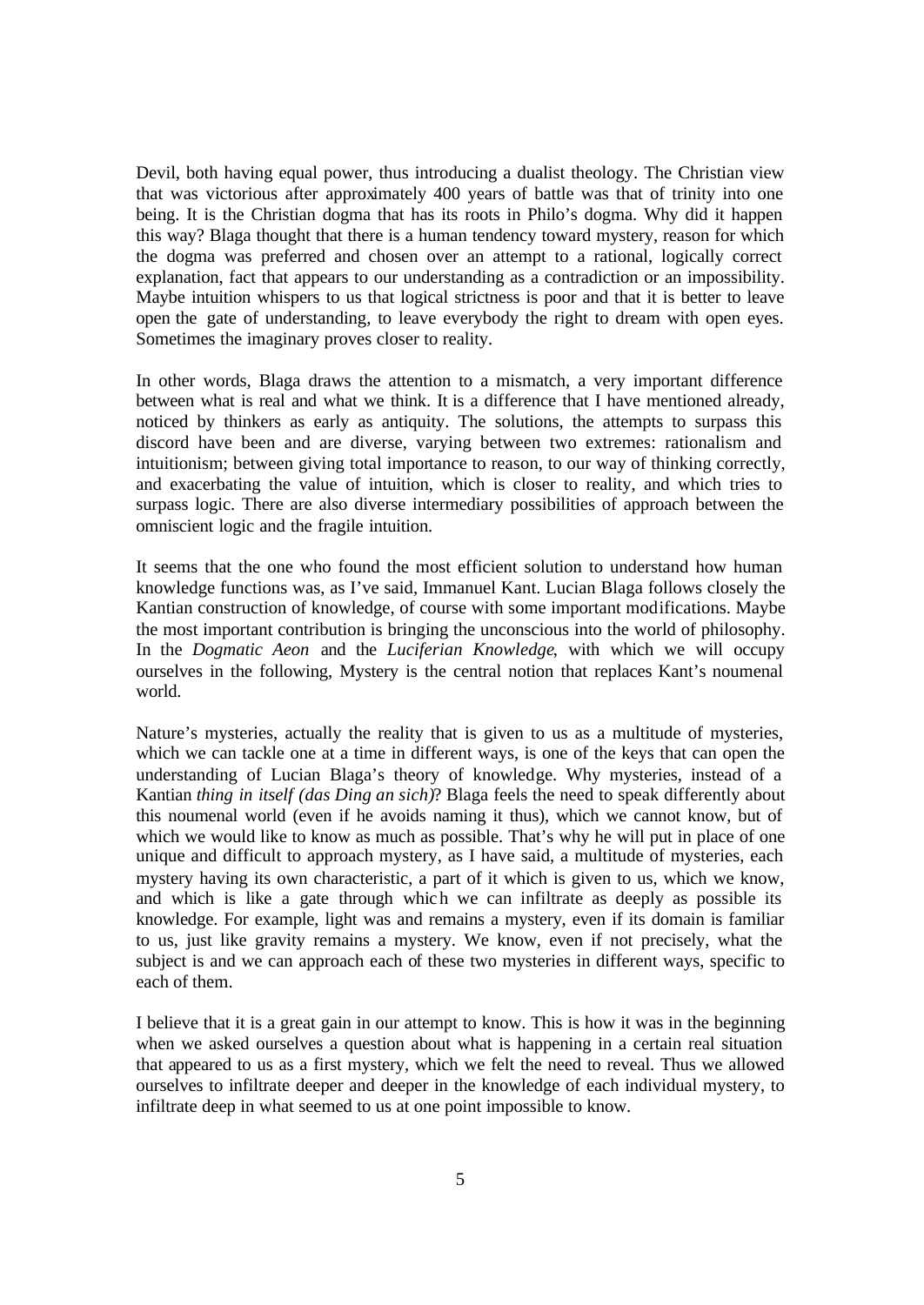Let's return to the *dogmatic aeon*, to that time without a precise limit in which dogma will have its place. What does this statement mean? Nothing else than the fact that it is time for our mind, our thinking, to free itself partially from logic's girths. To free itself partially..? Blaga's intention was not to free ourselves from logical strictness, but from the deformation of our thinking through logic, from our erroneous thinking that logic can make us escape mistakes, thinking mistakes. This could lead to a partial liberation from logic, which would be well received for certain portions of thought.

It is true that without mathematics and logic we wouldn't have the technical wonders of today, but it is equally true that often our thinking, our thinking of best quality, makes necessary jumps, which no logician can follow. It is also true that mathematicians prefer constructions that have continuity without being interrupted by thinking that seems less rigorous. That's why it is very difficult to accept an interruption of a logical reasoning in order to change something, in order to be able to continue think while looking for the new, novelty, what we don't yet know.

There are attempts to surpass this situation by changing the true and false values of binary logic, or the intermediary values of logics with several values, with modal values, a logic of argument, of explanation; accepted – refused, approved - rejected, or other values. In general contradictory couples with a certain Universe of Discourse enclosed between the certain limits of an argument or an explanation. This attempt of the polyvalent logics does not change the situation too much because they still use a logic, be it bivalent or polyvalent, in a certain sector of reality. The limiting of logical action cannot mean the avoidance, the surpassing, of the fundamental difference between thinking and reality, but it can be useful just through the limits such a logic gives itself.

We have, thus, a reality that cannot be easily captured in the thinking without intuition, without imagination, more exactly some portions of this reality escape the stringencies of logical thinking.

Here it seems I have to take another step deeper in order to have a better understanding. Our logical thinking wants to capture everything in its sequences. It is like a mathematical reasoning, which advances step by step and doesn't leave any gaps. This is the reason there appears a difference between what we think and what is. Being, existence, does not let itself be caught so easily. Something can escape us, due to absence of mind, or because the logical algorithm cannot capture that part, and we can find ourselves in the exasperating situation that we cannot know, although we proceeded correctly, logically correct, in our approach to the existent. Here Blaga pulls the alarm. Is it time for us to be scared and resign ourselves, as a consequence, to our impossibility to know reality as it is? Or to take for granted this difference as a reality that we cannot escape, that we shouldn't even try to escape, but instead to go forward, to continue to know with our own powers all that we can steal from nature, to see everything that we can unveil, to have courage but not to be arrogant. If what we thought or imagined proves to be inapplicable to reality, let's not collapse, let's keep going, let's find a new way that could be more appropriate to our goal, that could bring us closer to the truth. Anyway, it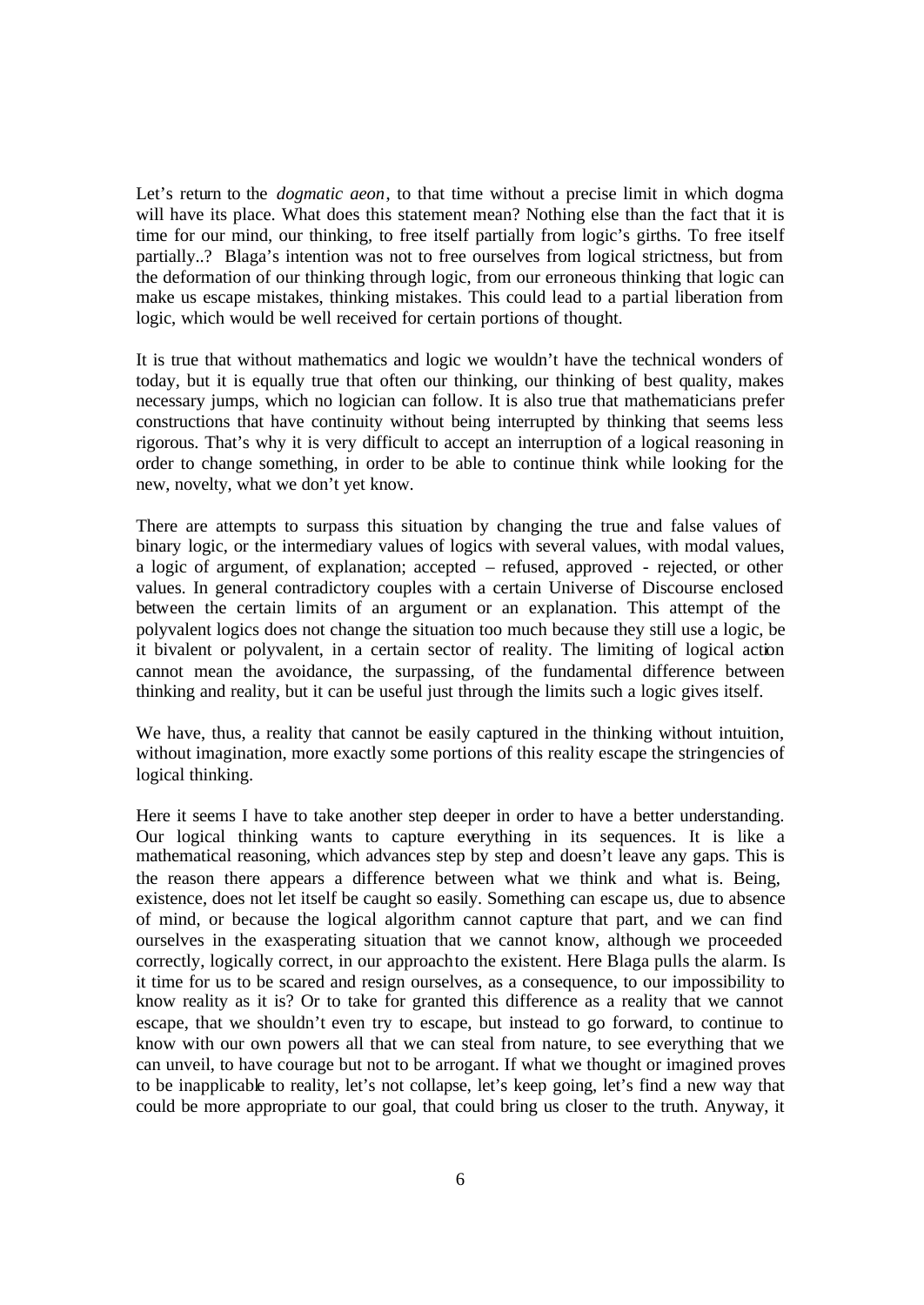seems to me that man, this weak and strong man, has always done this, has gone forward and has not surrendered to failures. One fact could change. If we know that what is hiding is more and more difficult to unveil and that eventually it will remain something impossible to know, if we know that we have limited powers, if we know that pride and false confidence do not help with anything, I think that we are better armed, stronger. The power of the weak is not an empty word if it is doubled by science, by knowledge, by the knowledge of one's own limits, if we know our limits.

It seems that this is the reason why Blaga will try to surpass this situation by steps which, at first glance, seem very complicated, steps which start with dogma, with the dogmatic, because dogma, the contradictory, is what attracts our attention that there is a certain *crisis of understanding*. Crisis about which we just spoke, crisis of a functional difference, of a *phase difference* between what there is and what we think there is: *a being in three persons; a person who is at the same time man and God.* 

It is interesting that these dogmas of Christianity remain dogmas only in the expression through words. If we were to formulize them, giving words symbols, the so called dogmatic crisis disappears. If being  $= a$ , and person  $= b$ , respectively b1, b2, b3, the 3 persons, then we can state that  $a=b1 + b2 + b3$ , without anything being shocking. What we can say: *a* is formed by the sum of the three *b*'s, and it would have nothing to do with the main Christian dogma, which says that the unique God, who is a being, is at the same time three persons: God the Father, the Son, and the Holy Spirit. Minimal algebra and arithmetic, have nothing to do here because we are in the domain of words, of words with meaning, of notions, of concepts.

There is something else. The logical manifestatio n of thinking cannot come in contradiction only with reality, but also with language, the words of a language. As a matter of fact, the natural language of a people contains in it, without our being conscious of it, the entire reality, the entire experience lived by that people. The words of a language, the notions, have a content that we cannot control and which depends on everything that is taking place, everything that has taken place, with those who speak the language that contains those words, those notions. When we think, indifference of whether we think in words or images, we use at least three points of reference: we use words (or images that can be transformed into words), which are notions formed for the most part historically, we use certain rules that impose themselves in the use of these words –grammar – and we use a correct concatenation of ideas, which we materialize through words – logic.

Nothing is as simple as I am trying to present it. In old India, some believe that first was Panini's grammar, then logic. Both grammar and logic are linked because the rules of an understandable expression are necessary such that two people speaking the same language understand each other (some prefer to call these *rules of correct expression*, which is indeed so, but we should *understand* why a minimum of rules of a certain expression are also used by the illiterates of a people, who have no reason to interest themselves in a correct form of expression). Still, it is rather easy to differentiate grammar from logic. Grammar needs words, it serves words, in order to express rules of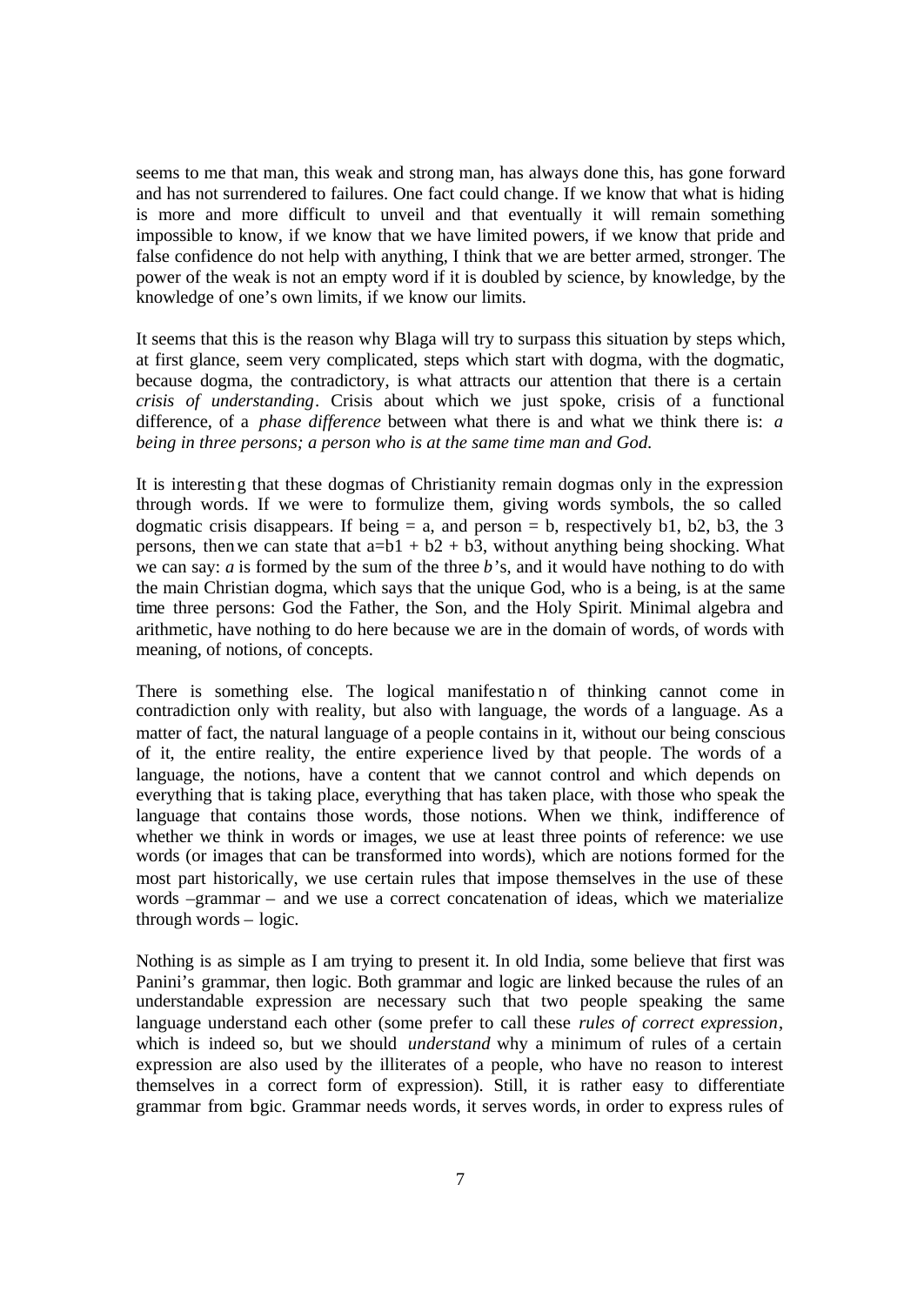correctness, while logic can be formal, meaning that it can dispense of the words it uses and replaces them with symbols. Socrates is a man. Any man is mortal, therefore Socrates is mortal: A is B, any B is C, and therefore A is C. A valid inference whether we use words or symbols.

Let's return to the *dogmatic aeon*, to dogmas, to the crisis of understanding. Blaga tells us that this crisis has a reconcilable aspect and an irreconcilable one. We can know, but we will never know the ultimate truth. Through *paradisiacal knowledge* we will approach the understanding of certain mysteries, explaining each of them one by one, we will succeed in unveiling the vastness of mysteries, explain mysteries in their vastness, just as Kant proposes, this being the Kantian knowledge (the efforts made in this type of knowledge are within reach of any man and may belong to the archetype of *remembering Paradise*). Outside of this extensional knowledge we can even infiltrate in the depths of certain mysteries in order to unveil what we can of them. This is the *Luciferian knowledge*, the creational knowledge, knowledge which can bring us light, something new from the depths of a mystery. Even so, we must know that we cannot have a complete knowledge, a knowledge until the last little corner. Something like that is forbidden to us, as Blaga puts it, something like that is not possible because the world's mysteries have their impenetrable hiding places. Whether we want it or not, we cannot achieve more.

Another Romanian thinker, Stefan Lupasco, established since he was young in Paris, will speak of the *domain of the contradictory*, because reality is contradictory. Couples of contradictions make the law in what surrounds us. What sort of law? A law that refuses logic, refuses the excluded third, and accepts contradiction. How can contradiction be accepted? Simple, the new law of the contradictory replaces the values of *true* and *false* with other values, those of *actualization* and *potentialization*. Thus, a contradiction can be accepted be it presented formally or sustained by words, by notions.

A and Non A cannot be accepted together. If we *actualize* A and we *potentialize* Non A, this rapport changes. Actualization and potentialization are functions that vary between 0 and 1 continuously and inversely proportional. This means that the actualization of one term is associated with the potentialization of the other. More clearly, to the degree of actualization of a term is associated an inversely proportional degree of potentialization of the opposite term, and we can say that *truth* is potentialized, or actualized, in certain degrees. Truth loses its quality of absolute, it becomes relative to actualization and potentialization. To give another example, Jesus Christ was, at the same time, man and God. In what proportion, in each of his actions, he was man, and in what proportion God we can follow in the Gospel. During the trial, the martyrdom, and the crucifixion, the actualization of divinity becomes maximized. The contradiction between the quality of being man and that of being God is only apparent. He was truly both man and God at the same time, qualities independent of each other but united without the possibility of being mixed.

Blaga, writing about dogma, draws our attention that dogma is an antinomy, a *transfigured antinomy*. This means that even for Blaga this domain of the contradictory,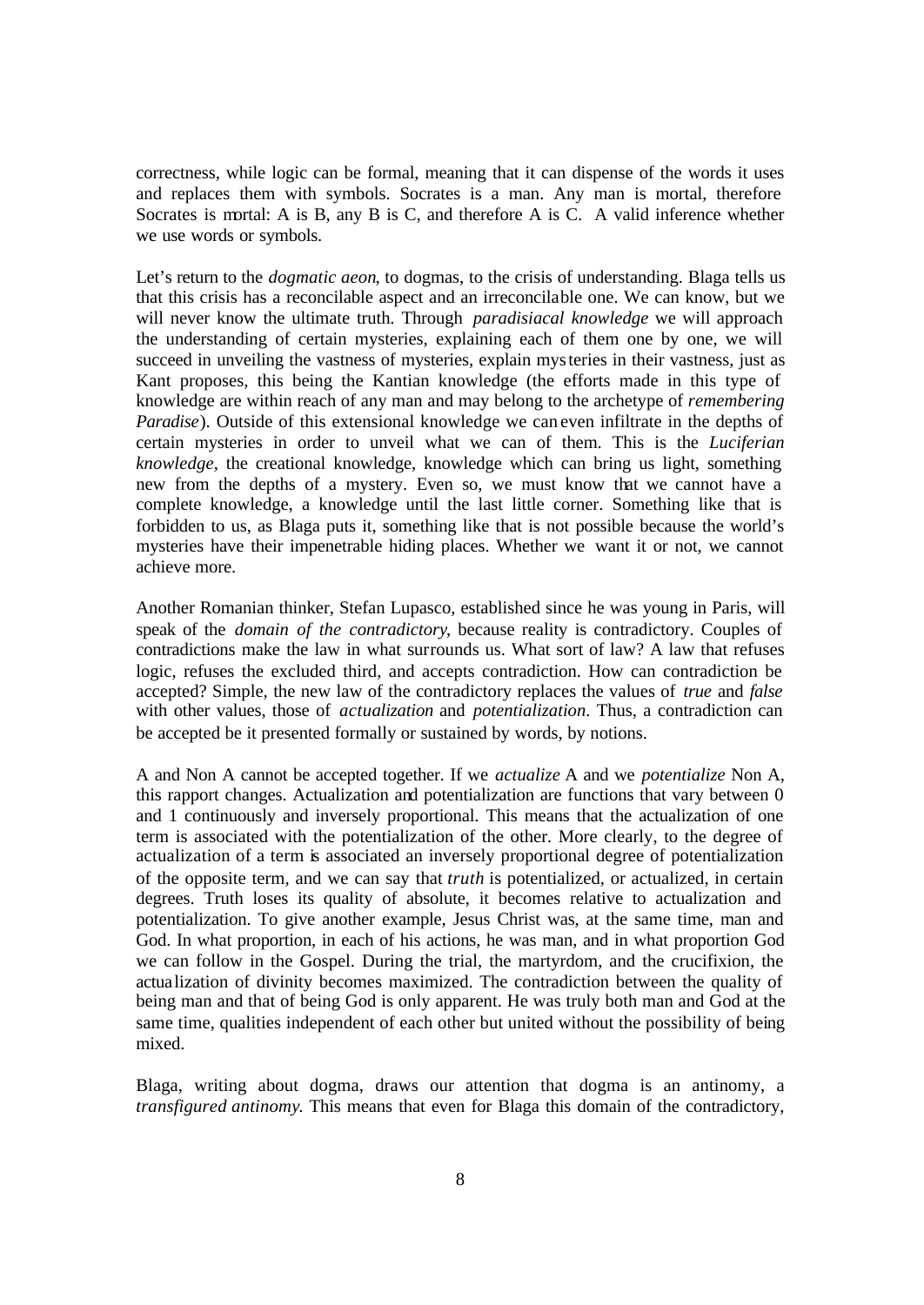as Stefan Lupascu puts it, is the contradictory of the real world, the trivial antinomies of reality. With one difference. When Blaga says that dogma is a transfigured antinomy, transfigured by the scission of certain solidary concepts, and he gives as example the notions of *being* and *person* (even if antinomies can be found at any step and dogmas can be built relatively easily with common notions, it is interesting that we find it easier to give as example the main dogma of Christianity as a type of dogma) he does it because here appears more clearly this fight between notions, this agreement and disagreement between two notions which in the current language we cannot easily differentiate. Can we speak of *similar* notions? What would the similarity and differentiation consist of? Here is a rather beclouded limit, unclearly represented, just as a natural language functions. Maybe that's why, even if not only because of this, the human spirit was forced to bring into the world mathematics and logic, in order to introduce rigor where it doesn't exist.

Blaga will introduce the notion of transcendent, which, we must admit, is a comfortable notion, but difficult to manipulate. It is comfortable because whatever surpasses our understanding may be placed in the transcendent. Even the surpassing means transcendence, they are equivalent notions, but used in different domains. Religious language needs the transcendent because we mustn't understand God too well, we must only believe and listen to those who understand the language of the transcendent. We must believe twice, believe in God, and believe in what we are told about him. This religious use of the word *transcendent* has made its use difficult in philosophical language. Blaga is not scared and he takes it saying that *the solution of the dogmatic paradoxes is postulated in the transcendent<sup>8</sup>* .

*A lack of meaning full of another meaning*, as Blaga says. It is a comfortable solution because it no longer means divinity, but it is, on the other hand, everything that surpasses our understanding as reason. Blaga will even say it in a footnote, *the transcendent surpasses by a great deal the idea of God*<sup>9</sup>. Maybe that's why he proposed a division of understanding. An **in-static** understanding, when thinking is in the midst of its logical functions, and an **ec-static** understanding (it is probably not a coincidence that the notion of ecstasy is close, but also that of exiting to the outside), in which thinking escapes from itself, being in an *irreconcilable mismatch with its logical functions*.

We will stop briefly because we find ourselves at a crossroads in Blaga thinking, point from which we may not understand anything (which unfortunately has happened), or understanding everything.

There are two ways of using the intelligent function of our brain, the thinking. We can think and understand, being led by reasonings with a certain logical strictness, or we can understand and feel more than think, which is familiar to us but escapes logical rules. One more time, I find it very hard to find try right words for something we do regularly. We pass from one idea to the next without caring whether we trespass the rules of logic, in other words without linking correctly the ideas that we use. Sometimes we correct these logical deficiencies that don't bother us too much as we go along. Moreover, we are

<sup>8</sup> Op. cit. chapter *Paradoxiile metafizicei, p.* 55

 $9$  Op. cit. p. 101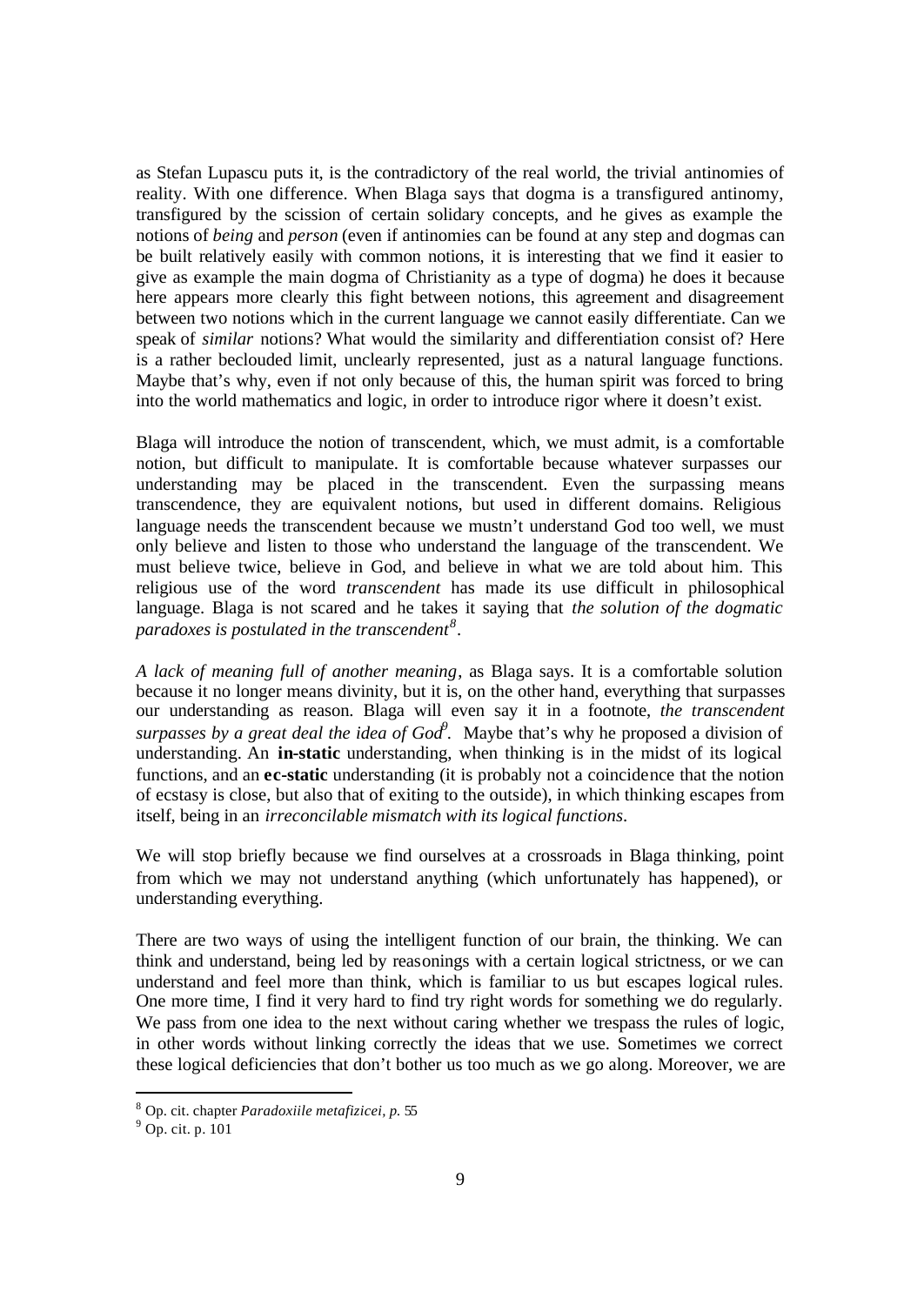rather uncomfortable if somebody asks us to have a logical concatenation in an exposé. We use implied subjects without caring if our listener can catch all the unexplained meanings. We use contracted phrases, violating grammatical and logical rules because we find it more comfortable to our expression. Each time our thinking has to depart from itself a little bit, if the thinking's self would be logical correctness. Of course, the ecstatic understanding proposed by Lucian Blaga is not exactly this, but it's not far from this. Blaga writes: *Any dogmatic formula represents an intellectual ecstasy<sup>10</sup>, a departure from* itself of our thoughts in order to make, as Blaga declares, the *jump into antinomy*, the jump into the incomprehensibility of the contradictory reality – but in order to understand it. This is where novelty will come from, the *Luciferian knowledge*.

Why does our thinking, our intellect, have to depart from itself, to evade from the strictness of a logical thinking? A thinking free of the constraints, the hindrances of logic may allow itself through the jumps it can make to become inventive, creative. Logic is very good when it corrects the sideslips thinking can create, but it can become a real hindrance when we cannot leave its ties. Isn't it true that it is very easy yet very difficult to explain? And especially very difficult to prove.

Blaga gives us a definition of the transcendent being careful to also mention all the possible technical amplifications through which logic was descended deep into experience: *through <transcendent> we usually understand that which passes not only beyond experience, but also beyond all the possibilities of technical amplification of experience*<sup> $11$ </sup>. Indeed, only that which surpasses the rational, the logic, must be understood as being transcendent. In current use the transcendent is dominated by the antinomic, the transcendent is the *domain of the contradictory* mentioned by Stefan Lupascu. An antinomic, a contradictory, which escapes understanding. Both the thesis, which supports the terms, as well as the antithesis, which supports the contrary, is equally correct, equally credible, that's why we resorted to dogmatic formulations that would surpass any contradiction. That's why Philo resorts to a dogmatic formula: *The primary substance* (the divine) *emanates secondary existences without suffering through this process a diminution<sup>12</sup>* translated in Christianity through the trinity dogma: *God as a being is unique, but he is at the same time the Son and the Holy Spirit, three persons in one being.* God the unique cannot lose anything from his substance, even if from him emanate the persons of the Son and the Holy Spirit. An antimony without a solution becomes a dogma. Here an observation must be made.

Dogma tends to fix a mystery, be it individual or general, into its own character, which belongs only to itself. Blaga believes that we have a *dogmatic type* of thinking, which embraces mysteries. Our spirit needs to use this type of thinking in order not to sink into the unknown. More precisely and specifically, the mysteries of nature, of the world, be them individual or general, need to find a solution even though they are incomprehensible. For this we need dogmatic thinking, in order to give a shape and

<sup>10</sup> Op. cit. p. 95. As I have written above, I *translated* each time the word *intellect* as *understanding*. Still, in Blaga, intellect and intellectual, as is our case, often have the meaning of correct thinking, of reason.

 $11$  Op. cit. p. 100

 $12$  Op. cit. p. 14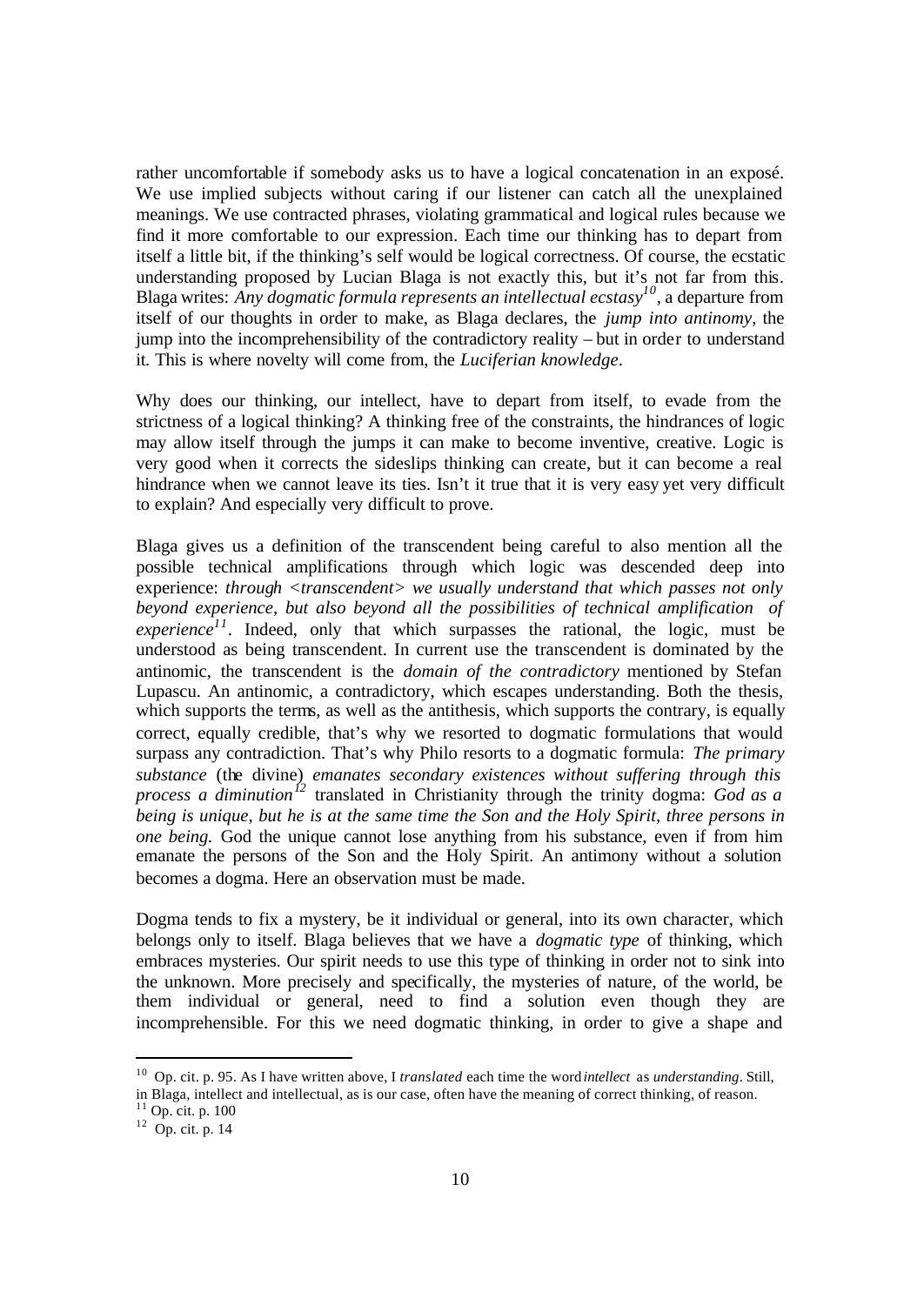content to each mystery in turn. The shape is that which gives specificity to a mystery, and the content has a part that shows itself, which we know, and a part that hides, with which creators will fight, be those artists, writers, or people of science.

Because our intention is to remain, as much as we can, in the parameters built by Blaga, to remain in his Universe of Discourse, let's say a few words about what *direction in knowledge* would mean, a concept of an action we realize in every day life. When we take a few step down a road, we know where we want to go, the same when we climb into the car, start the engine, and take off, when we climb into a bus or an airplane. The goal, the point of our action, the scope of an action, is the justification of that action. Everything we do, or almost everything, is on the direction of our action. Many times we prefer to hide in the step that we take the direction in which we are headed, especially when we have a certain interest, or we are not too glad for others to know where we are headed. Our Members of Parliament have found all sorts of little snags in the articles of a law that asks for the control of the wealth of statesmen. It is understandable, because they don't want others to know how they made their wealth, they don't want someone to be able to control their wealth. Moreover, a politician, a talented poet and head of a party, appears in mass media making fun of the aforementioned law, which has the pretension to call itself *of integrity.* What purpose has morality as law? It has no purpose. We must push aside any possibility to control those who are above the law. Those who steal a bread must be condemned, but those who steal our money, the public money, remain honored if nobody can control them. The scope, the direction of an action should be followed in the little gestures, which may seem naïve, or even cute.

For Blaga knowledge has directions. Leaving from the origin, from point 0, it can have a direction toward the *reduction* of the number of mysteries or the *potentiation* of a mystery. The first is called *positive knowledge*, which he denotes with the plus sign and names plus-knowledge, and the second, the dogmatic knowledge, which has in front of it a *mystery impossible to construct or rationalize*, he gives it the minus sign and calls it *minus-knowledge*. In this *theory of directions* of mystery (mysteries take on the value of real objects) our action of knowing can lead, in the positive case, to a numeric reduction of these mysteries, and in the minus-knowledge case, it *tends to fix, where it can and how it can, the cosmic mystery in its maximum of depth and relief<sup>13</sup> .* 

Mystery is heterogeneous, complex, it has different articulations and can have diverse dimensions, a varied relief, which makes it no so important whether we use the singular or the plural when we talk about mysteries. The heterogeneity of mystery can mean a multitude of mysteries. This differentiates it from the homogenous, absolute mystery, one without dimensions, which Kant proposed. A filiation means, in many instances, radical changes, still Blaga did not consider himself to be a continuer of Kant. What is important is Blaga's statement that "The object of knowledge is mystery. The problem of understandable knowledge is the *reduction* or *potentiation* of <mystery>"<sup>14</sup>.

<sup>13</sup> Op. cit. p. 106.

 $14$  Op. cit. p. 108.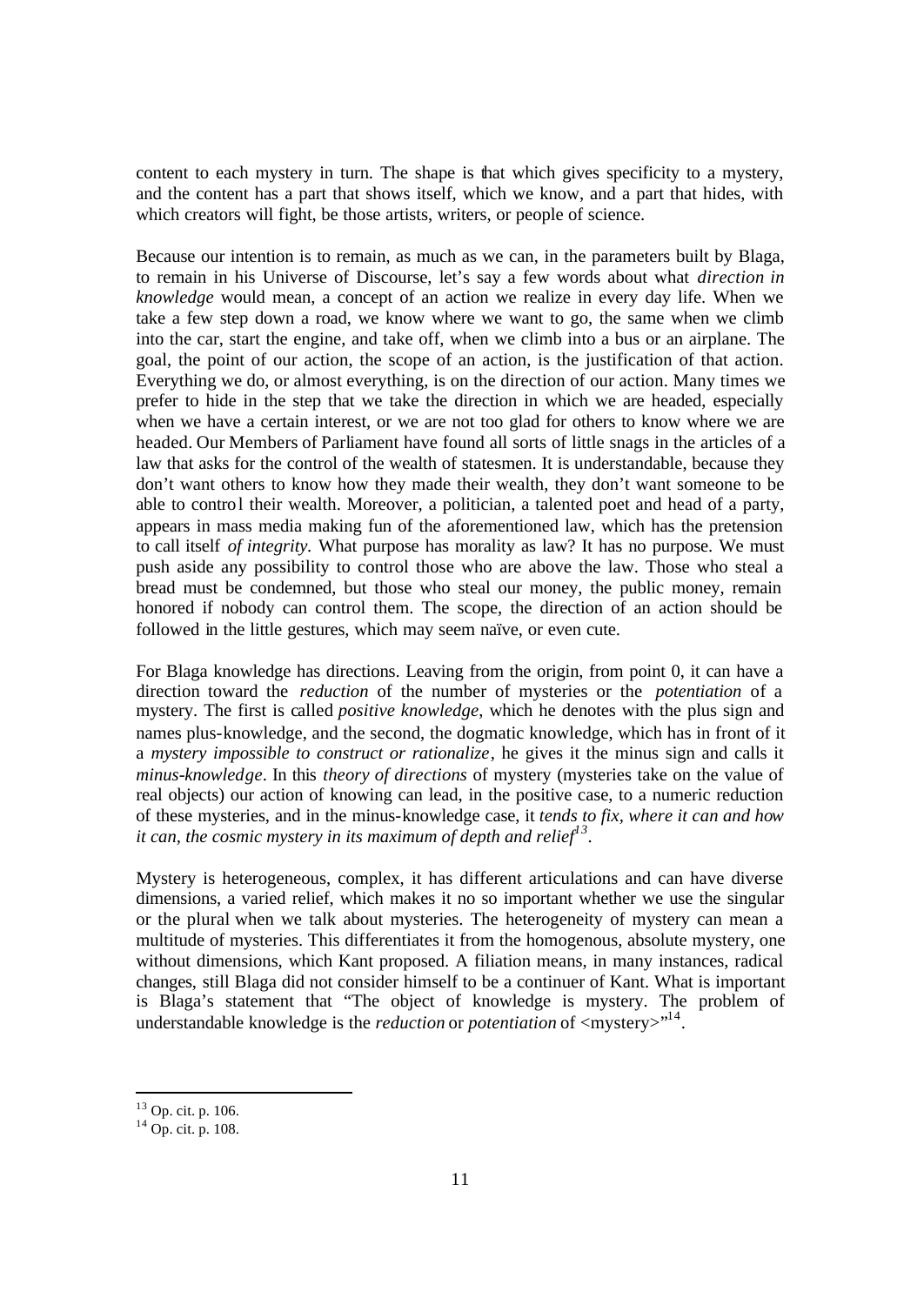Mystery is an object, like any object from reality, and knowledge guides us to the *understanding* (Verschtand in Kant) of these mysteries, these objects<sup>15</sup>, either through their reduction in number (knowledge as Kant constructed it), or through infiltrating the depths of a mystery, through which action of infiltration we will be able to partially know that mystery, and at the same time we will be able to respect its quality of remaining a mystery. This second knowledge, the minus-knowledge, names thus in order to differentiate it from what Kant got us used to, is Lucian Blaga's contribution, the *radiant* Blaga. Maybe that's why he named it Luciferian knowledge, radiant knowledge, knowledge which brings light into the depths of the dark unknown. From here the need to speak of two directions of knowledge, because it is one thing to understand, to know what surrounds us, and another thing to search to enter with your thinking in the depths of a mystery, to evade with your thinking from yourself, self who resolves very well your day to day problems. What is essential is the new, the discovery of the new, in one word *creativity*, meaning fixing a mystery by finding its own character, without being afraid that we will not be able to resolve all it's "equations". Physicists are upset in vain that they cannot find the last brick of the building of the world. If they look a little at the pats they will notice that in the last decades many discoveries have been made about elementary particles, discoveries of which they should be proud. We know more and more about gravity without knowing what gravity is. We have more and more remedies for many illnesses and we use them in a more targeted manner, even though we don't know everything about many of these illnesses and I don't expect we will know everything in the future. All these knowings don't really affect my daily life in which I need many other pieces of knowledge, some banal (if being able to use a computer is banal), about the objects that surround me. It is evident that the world of creativity, to which all humans have access, is something else than the world of daily necessities, with which it should not be confused.

Blaga will talk of a dogmatic type of thinking, another type of thinking than the logic, rational one, a type of thinking in front of which an *aeon* opens. It will be a different *spirit*, it will be a return of the Hellenistic, which is the founder of the dogmatic. This statement scares us a little, more through its misunderstanding. Through the examples give I have shown that we use this way of thinking rather often, Blaga himself gives examples that show the presence of this way of thinking. It is not a new way of thinking, maybe it is, and this is very important, a conscious form of our creative way of thinking. It is good to know what we cannot know! It is important because there is a fight between the domain of logic and that of the ontological. More precisely, a fight between the acceptance of logic, of the rational, as mode of thinking, which should be followed each time, and coming up against the domain of reality, of the contradictory, as Stefan Lupascu says, domain which, according to Blaga, could be ruled through dogmatic thinking. Later, in the *Genesis of metaphor and the meaning of culture*, he will say that the most important characteristic of humanity is *creativity*, through art, literature, science,

<sup>&</sup>lt;sup>15</sup> "The idea of "thing in itself" is, in our opinion, one of the many variants of the idea of "mystery"" .... "Kant searched for the secret of the validity of *ex*act science in the way of application of concepts upon intuition. He strived to show that science is born through the application of intellectual categories upon a material received through the sens es". Lucian Blaga, *Despre constiinta filosofica*, Ed. Facla, Bucuresti, 1974, p. 145 si 33.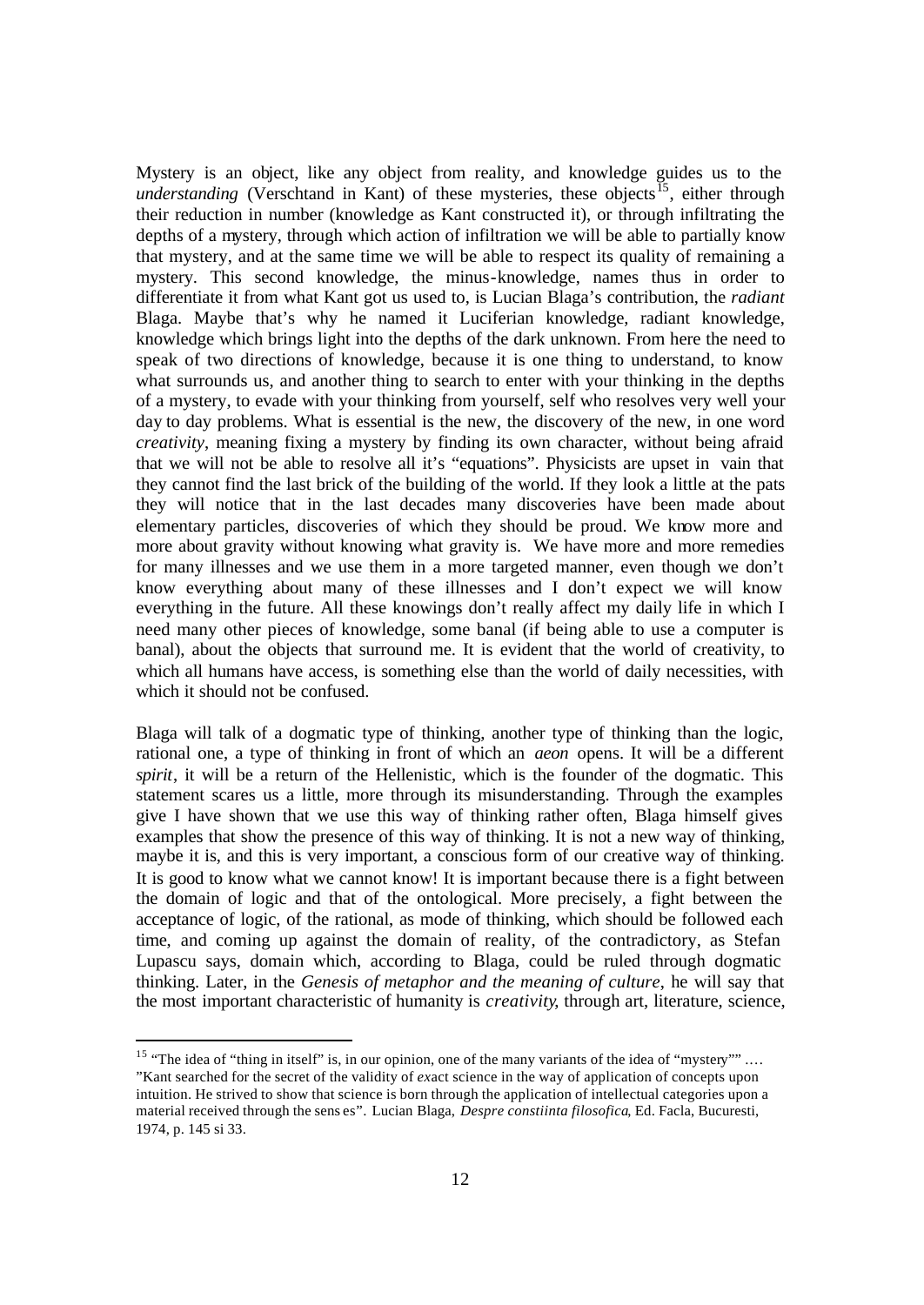modality through which man was able to capture and make his own, even if only in part, the mysteries of the cosmos, the mysteries of the world. Creativity, the explanation of creativity, the need for creativity, this is the reason by Lucian Blaga constructed the knowledge with the minus sign, the Luciferian knowledge.

Reality, existence, the antiquity's *to on*, is contradictory, it is difficult to govern with the use of bgic if we insist on using an unfolding, without interruptions, of our correct thinking. That's why we find ourselves in a new aporia between logic and ontological. An aporia can't have a solution (like most situations in reality in which both terms are in contradiction) becose both thesis and antithesis, are equally correct, even logical, sustained and valid. It is the reason, even if not explicitly felt by Blaga, for which he proposes using a different kind of thinking, a thinking used correctly, a think ing which cannot be accused if incorrectness, of invalidity, even if it no longer is dominated by logic, thinking which will open a wide road to the human specific, to *creativity*.

In this new millennium when the power of our thinking has grown exponentially, when we have, for a while now, besides binary logical systems that have roots in Aristotle's thinking, as I have already underlined, logics with many values, with infinitely many values, we have fuzzy logic, we have modal logics, which have replaced the classical values of true and false with other values; we even have the logic of contradictory from Stefan Lupasco, which proposes new logical values – of actualization and potentialization, values with which contradictory situations can be avoided by using infinitely many degrees between the new values; today when through the use of logic we travel with vehicles on the moon, when it is useful to have intelligent machines, which serve our power of thinking, I come to tell you, using Lucian Blaga's thinking, that we could tame the distance between logic and ontological by marrying them, giving them a new life together in our understanding.

How can we do this? We will elevate our way of everyday thinking to the level of science, which is not liked by mathematicians and logicians. Using our correct, logical way of thinking, when we need this correctness, which we can interrupt, jumping from one idea to another, from one level to another, and to continue to be logical in the new chosen frame. This interruptio n should not vitiate the general economy of a process of thinking, on the contrary, it should ease it and make it more rapid than the power of the most efficient computers, no longer having logical barriers which we use when we don't need them. Could wrong thinking, falseness, interject? Of course. Listen only to the voice of politicians, especially the ones who are lawyers, how they play with sophisms in order to avoid a law that doesn't suite them. Listen even to the liars who sometimes lie beautifully, charmingly. Natural language has always been able to play such tricks. We cannot avoid them with only the power of logic or mathematics, because there will always be a skilled lawyer who will misrepresent the reasoning. Logic and mathematics will not be able to save us from incorrect person, and don't forget that "the wolf... does not change his bad habit". To be correct in thinking may mean to respect moral law, to refuse the incorrectness that can be born in reality and in front of which logic can be crushed.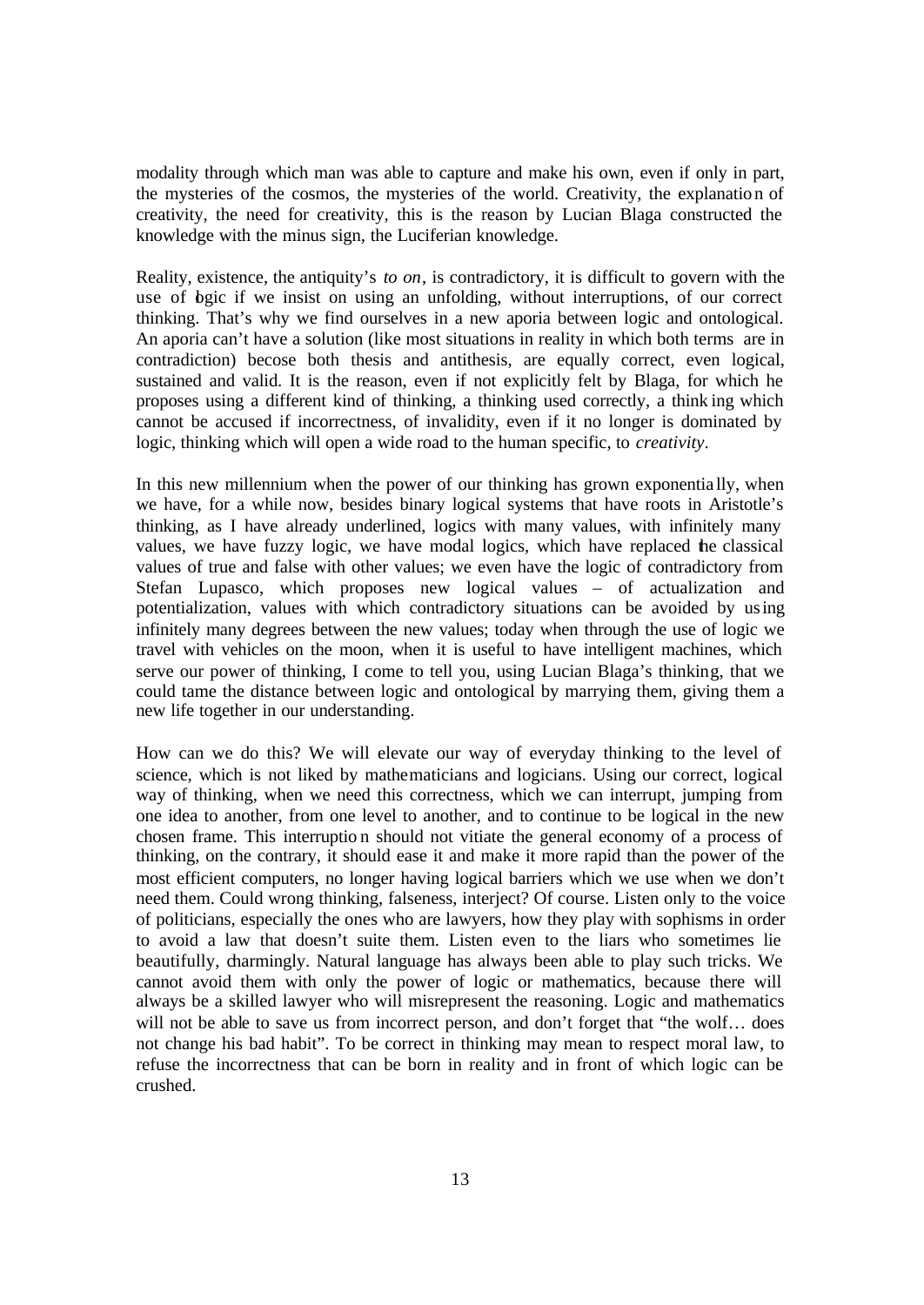Returning, these jumps, these surpasses of a level in order to enter easier and quicker into the depths of an idea, of a problem, can be a source of error, as I was saying, due to the escape from logical control, but they are also a source of authentic ity due to the proximity to reality. Passing into a level of thinking, transcending between levels is very close to what Blaga says when he states that the solution to dogmatic paradoxes lays in the *transcendent*. The solution lays in passing from one level of thinking to another, having the respect of logic on one level only, and the refusal of logical strictness in the jumps between levels. This passing between levels can introduce dynamism in the process of thinking and can be achieved in both directions. The control? We can perform it, as hmans, the ontological, our living. Maybe *Goodness.* 

Even though what I have said is rather simple and is a usual usage in thinking, it is very difficult to express and understand. Paradoxes are near us but we use this thinking unconsciously, as if somebody is guiding the steps we must take. It seems that this guide is reality itself. We cannot bring to our mouths when we are hungry a logical rapport, a valid inference, but a piece of food. Reality, *to ov,* is a first instance for us, still, sometimes, it transcends our thought, and it surpasses the 'staying behind' due to a logical disagreement. What do we do then? Simple. We jump over what puzzles us, jump with our thinking, and we continue to be logical in thinking on the new level that we reach, or we make a jump in experience, between levels of reality, we take a *reality bath*, which can be beneficial. In order not to be tempted by reality it would be good if after such a reality bath we were to return to the solid terrain of logic. I don't know if the words said what I was thinking, but at least I tried to be correct.

It would be good to travel a little further in the Blaga's thinking of the *Luciferic Knowledge<sup>16</sup> .*

In the introduction to this chapter Blaga will think, in his own way, about the Kantian principles of knowledge. He will respect the schematic knowledge proposed by Kant but he say that he is not interested in the genesis of categorial concepts, although in the text he will publish in 1935, *Horizon and Style*, he will construct and propose a series of categories of the unconscious, which all originate from the two *a priori* concepts – *Space* and *Time* – that are the key of understanding for the philosopher from Königsberg.

Intuition and reason – logic – are the two cymbals of knowledge, from Kant toward us. Blaga will also speak of *spontaneity*, which is none other than the spontaneity of our intuition. Blaga will also speak of the irrational, of the contradictory encountered often in reality, contradictory, which surpassing logic, being incomprehensible, is not longer rational, it is the irrational. The rational, like the irrational, are objects of thought, but in order to have a rational understanding we must make a logical effort, while the irrational erupts, if I can express myself this way, into our thinking from the unconscious. Blaga points out that *mystery*, which is everything we do not know or do not understand, must not be equated with the irrational, it does not necessarily imply the irrational, because a mystery, something we do not know, can be rational, something we will be able to know only after it becomes known and maybe is no longer irrational.

l

<sup>16</sup> Op. cit. p. 145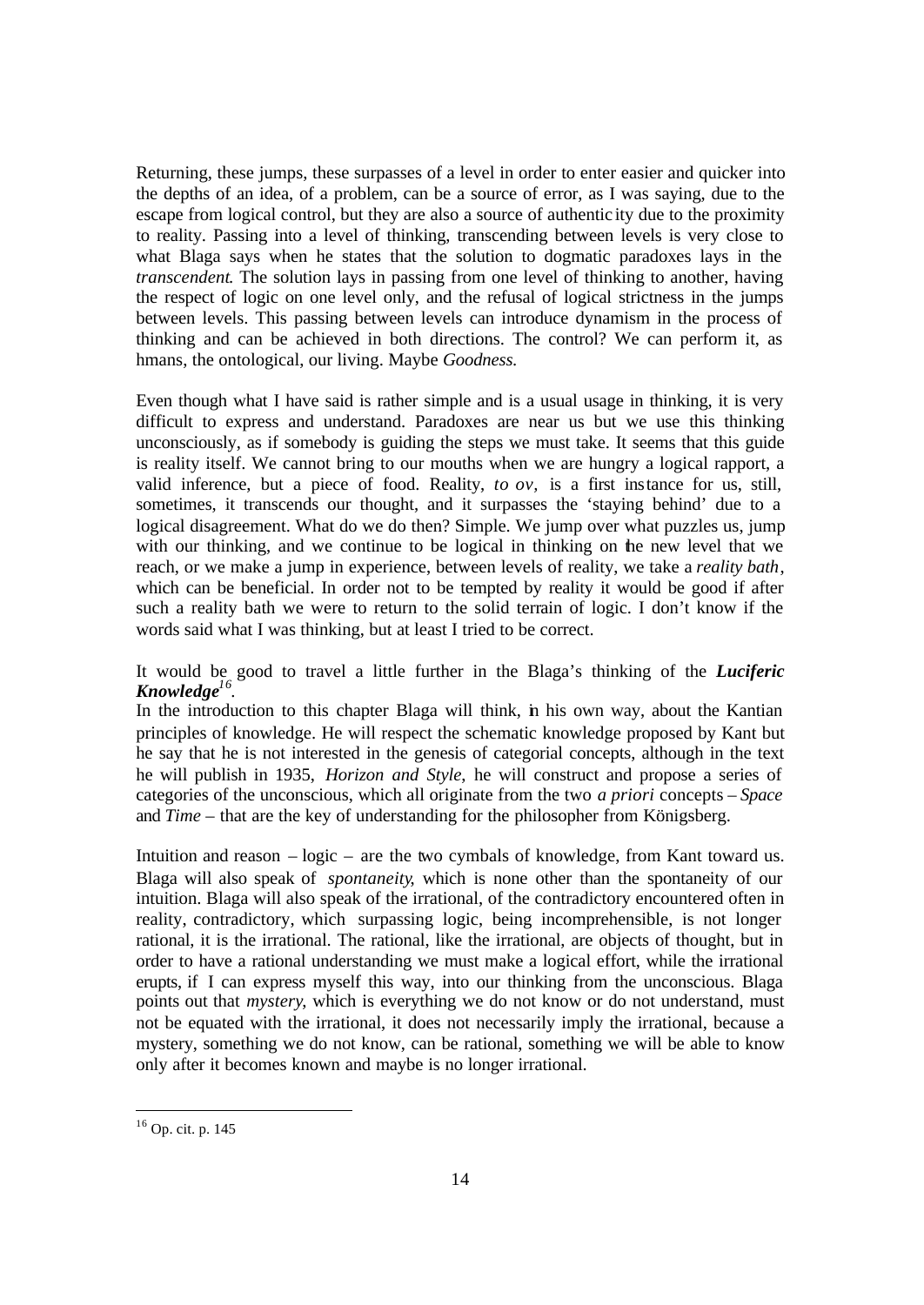For these reasons he will say that we should look at understanding knowledge from a dual perspective. A *paradisiacal* knowledge, quantitative knowledge (it removes mysteries one by one without entering each of their depths) is the knowledge proposed by Kant, through which what we don't know, the mysteries, are reduced numerically, quantitatively, using the analogy of what we have *a priori* in our heads, our brains, with space, time, and the categorial concepts. This knowledge is achieved step by step through the knowledgeable elimination of mysteries (one by one), elimination through logical understanding, reason, and storage into memory.

The second type of knowledge is the *Luciferic*<sup>17</sup>, the knowledge which dives into mystery, which wants to know not only what is obvious, what is on the surface, it wants to know what is hidden in a mystery. It is a qualitative knowledge, which wants to rip out of mystery what is given to us to be able to know. (It is again difficult to separate the quantitative from the qualitative. Knowledge, whichever one of them, has qualitative valences, in the same way as a preponderantly qualitative knowledge, like the Luciferian one, has quantitative parts.) It is true that we cannot know what the limit of our possibilities to know is. What we can know, what Blaga tells us, is the fact that we know when we are in front of a *radicalized mystery*, a mystery that is antinomically formulated, reason for which it appears to be irrational. We know it has something irrational in it. Still, we have the possibility of using knowledge in order to enter in its depths. What is important is that we are able to know, and it is good to know something like this, that however much we will bring to the surface from its hiding place, there will still remain an irrational seed, an antinomy that we will not be able to remove, an antinomy that will be more and more profoundly contradictory, it will have in it a greater internal tension between the poles that are in contradiction. It is like a balance, a scale, whose pan of the unknown becomes heavier and heavier, a qualitative weight rather difficult to express and imagine (because it is an antinomy in itself, it is a *mystery* within a *mystery*, a mystery encapsulated in another mystery) the more the other plate lightens through knowledge. Luciferian knowledge means, in Blaga's acceptance, the opening of a mystery of which you know that it will not be completely transformed into knowledge, that it will remain something incomprehensible however far you advance in knowledge, you/we know that infiltrating the intimacy of the mystery, bringing it to the surface, successful knowledge will be paid by the thoroughgoing of the remaining mystery.

These two types of knowledge are complementary, they complete each other. Positive knowledge, bringing to understanding one mystery at a time being able to extend our knowledge to however many possible mysteries, does not oppose the possibility we have to linger within a mystery in order to "through" ourselves in its depths. It seems we usually use both types of knowledge. Maybe the most used knowledge is the positive, quantitative one, in extension. The knowledge that Blaga calls negative, maybe only due to the need to underline that it has a different sense than the positive one without

<sup>17</sup> Maybe this Luciferian knowledge is not stranger to the fact that his name, Blaga's name, was *Lucian,,* the one that shines, glistens, the knowledge that brings creativity into the human world (from the latin *luceocere*= that shaines and *Lucifer-fera-ferum=* light carrier).

In the late papers (after 1943) he prefer to name the *Padisiac Knowledge*, the Type I of Knowledge and the *Luciferic Knowledge,* Type II of Knowledge pouched by priest Staniloaie critics.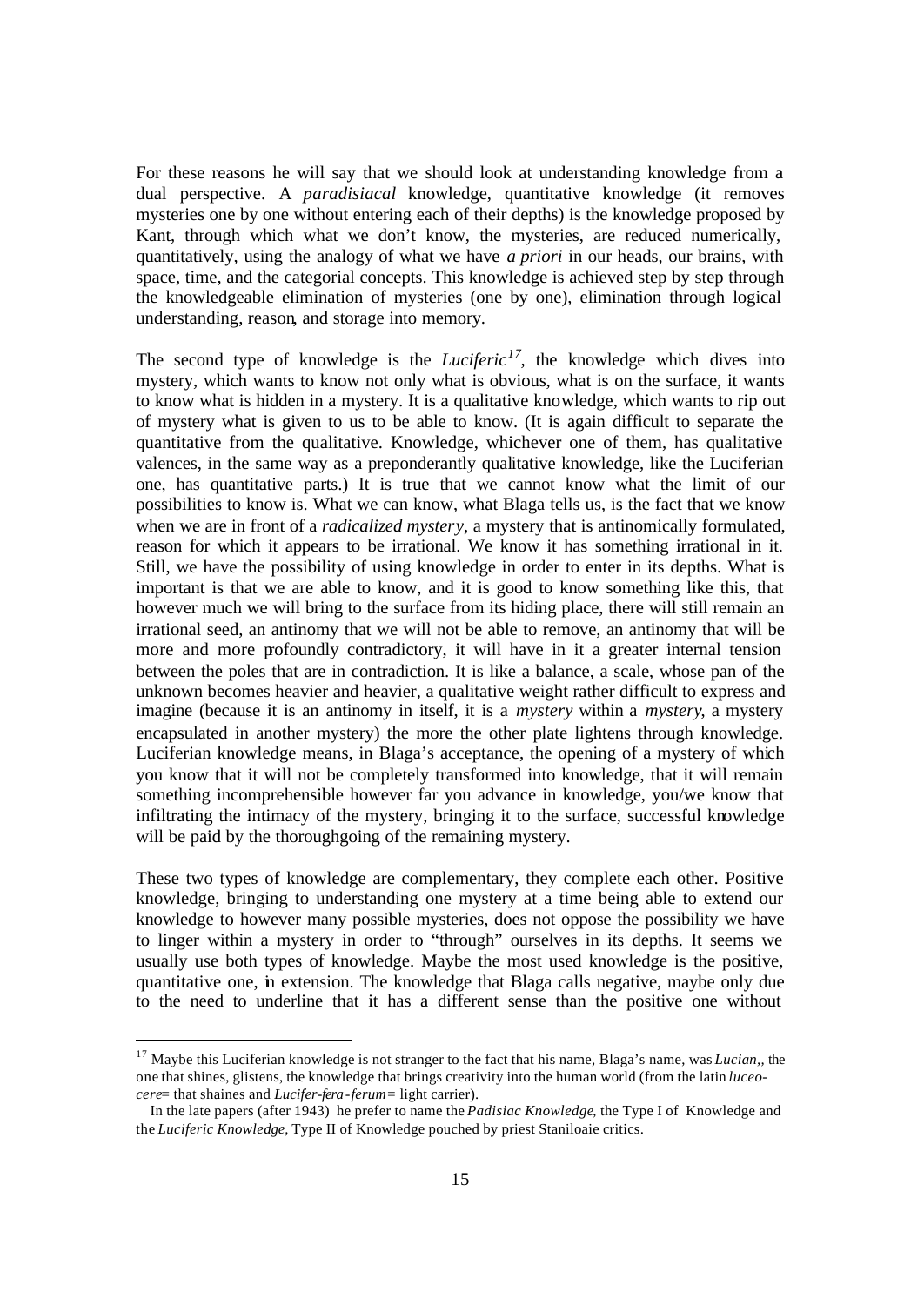opposing it, the knowledge that ransacks the depths of a mystery is the one that gives us data about the quality of that mystery, is it the one that will pull as much as it can from that mystery, it is the knowledge that guarantees creativity, the bringing of the new.

Knowledge depends on the man, on the power of his mind to penetrate the impenetrable, to pull out from the unknown the diamonds of thinking. Kant placed the first stone, in the modern world, in order to be able to approach the understanding of knowledge. Blaga follows him, even if he refuses this estimation $18$ , trying to unveil more and more of the intimacy of this phenomenon (expressing ourselves in a Kantian way).

The understanding knowledge has this complementary duality, which it needs. Paradisiacal knowledge, positive knowledge, is the one that progresses *extensively*, by bringing new objects to understand, to research, to know. On the other hand, Luciferian knowledge evolves *intensively*, in the depth of the object to be researched, in the depth of the mystery. When it finds itself in front of a mystery, *Luciferic knowledge* opens that mystery, splitting it into a part that shows, the *bright* (the Greek *fanos*), and a part that is hidden, the *cryptic*.

In order to build the understanding of a mystery we need an idea, a *theoric idea* <sup>19</sup>, an idea that can assure our jump into the unknown, into the *open mystery*. This means posing a problem, thinking something new. The idea, together wit the *categories of understanding*, with the Kantian categories as well as the stylistic categories, categories that are helpful for us both in the paradisiacal knowledge as well as in the Luciferian knowledge.

Categories, in the paradisiacal knowledge, help us with the numerical, quantitative reduction of mysteries (extensionally). In the Luciferian knowledge they are *ideas*, ideas with theoric function, which are like planks for jumping into the unknown of the mystery we wish to reveal. These ideas create an interior tension in the object, tension which is greater the further the idea is from the *bright* (the Greek *fanos*) of an open mystery, the more the idea that we launch is different from the bright (the Greek *fanos*) , from what is known of the mystery that we opened.

What do we attempt through knowledge? We want, actually, to "rationalize" experience through concepts that apply to the intuitive, the existent, the onto logical, giving it determination. That's what Kant taught us, that's what we also know today. The way we understand this may be different. This is what Blaga promote us about the way Kant speak of the understanding, the knowledge.

We return; we saw that our understanding, knowledge, is dual, is paradisiacal or Luciferic, but it is also *enstatic* and *ecstatic*  $2^{20}$ . In other words, closer to us is a quiet and

<sup>19</sup> It is the term proposed by Blaga.

<sup>&</sup>lt;sup>18</sup> The only fact that draws us near Kant's philosophy is the fact that we accept to speak of so-called inaccessible "transcendences" in a way absolutely adequate to our cognitive aptitudes. ... we find that Immanuel Kant philosophied too much on "the thing in itself", but too little on the idea as such of "thing in itself" Lucian Blaga, *Despre constiinta filosofica,* Ed. Facla, Bucuresti, 1974, p. 145.

<sup>&</sup>lt;sup>20</sup> For Blaga *enstatic* as well as *ecstatic*, are not another way of knowing, they are only another perspective, another point of view for the same dual knowledge, Paradisiac and Luciferic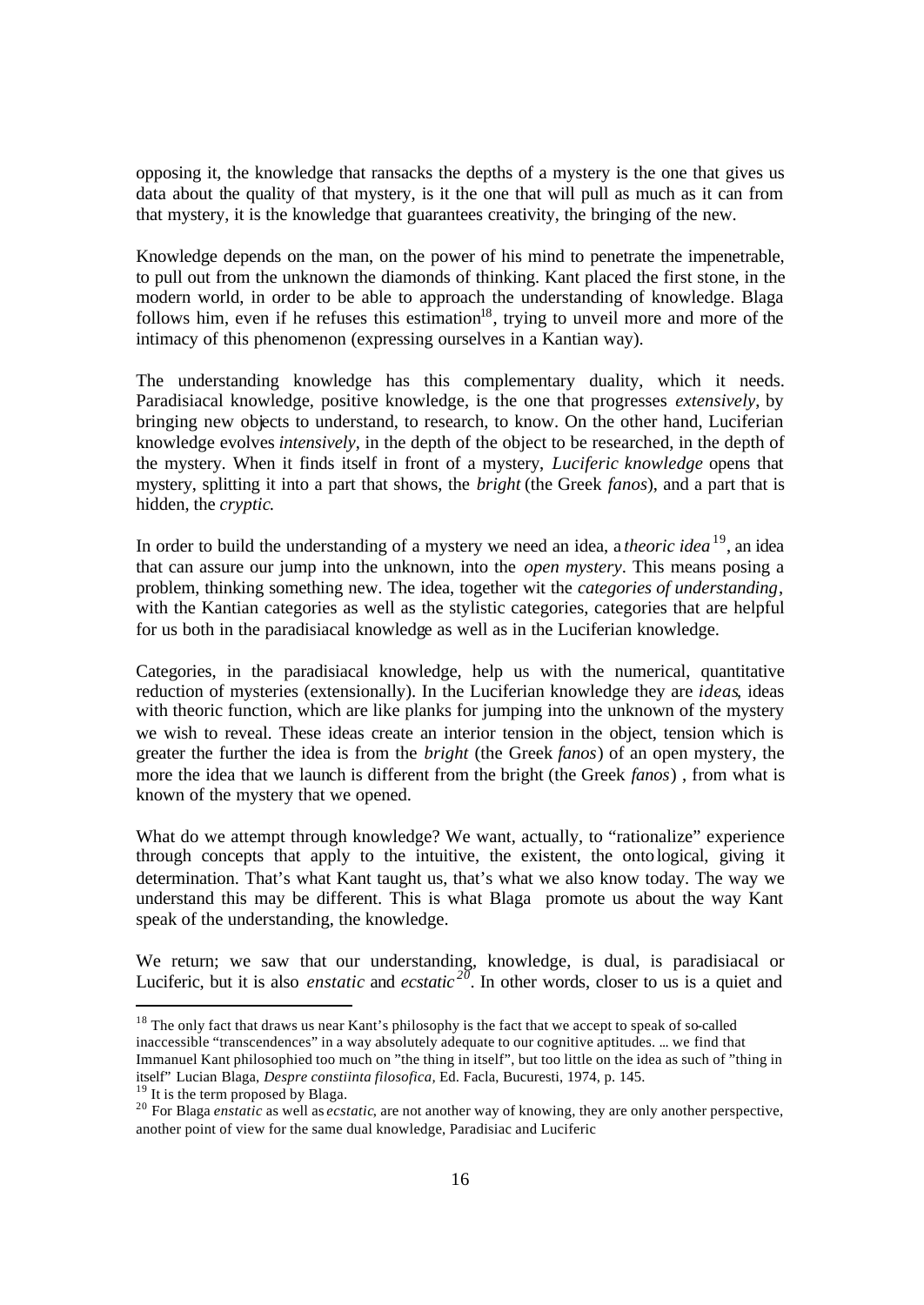common thinking, or, at the opposite pole, one that comes out of itself in order to subscribe to the *minus-knowledge*, the *Luciferic knowledge*. Common knowledge does not accept contradictions, while ecstatic knowledge subscribes to the acceptance of the anti-logical, the contradiction without solutions, of what Blaga called transfigured antinomy, or even the irrational.

If we were to gather our thoughts we could repeat by saying that reality and thinking are completely different. Reality accepts contradictory situations, which we can translate in our mind through dogmatic situations. We can remain in the logical domain, that of the non-contradictory, in which we may feel very comfortable, but we are far from reality. That's why the solution could be to be logical when reason asks it, and to jump over logic, noting the place and reason for this jump, when reality asks it. If we would have such an un-folder in our mind we could have under control our apparently illogical thinking $2<sup>1</sup>$ .

If we accept the contradictory, we can accept the dogmatic thinking that puts us in the situation of our understanding leaving itself, no longer being *enstatic*, becoming *ecstatic*, which estranges us from logic but draws us nearer to reality, to the ontological. Moreover, it gives us the possibility, stopping, for a while, the flux of extensional understanding knowledge, to know mysteries close by close, one at a time, to deepen their understanding into only one mystery, a mystery that captivates us, it allows us to use an idea that we have and that we hold dear to ourselves in the knowing of this mystery. It is a way in which we will be able to mix logical steps with steps lead more by intuition, the intuition of the idea that is a plank in the understanding of a mystery, a plank in that which exists. This type of unfolding a way of thinking is our common thinking. We understand little by little all the events of a day even if we sometimes have time to stop at a certain idea, which, maybe, torments us because we cannot find a solution for it. Still, we search for the solution that we need and even if there are some steps of thinking that don't seem correctly built (in the flux of thinking we don't even notice), moments that contradict each other or jumps into thinking that are not justified logically, all these phases draw us nearer to an acceptable solution. This is what the thinking of a man of science is like, who wants to clear up an issue or conduct a mental experiment, which can lead him to important discoveries. Maybe this is how J.S. Bach thought when he composed the *great fugue*, reading his own mind made him run up and down notes and the counterpoint canvas. Listening to Bach, we listen to his thoughts materialized into notes. When you hear the last note of the penultimate passage (the  $21<sup>st</sup>$ ), a note that seems suspended in nothingness, it's as if your heart stops. I wonder if he had the same sensation. Maybe the sensation is only in my mind. How happy you are when your heart restarts to beat at the beginning of the  $22<sup>nd</sup>$  and last passage of this great fugue! It's as if the power of music can give life and can also kill.

Similarly, reading Dostoyevsky, Balzac, or Plato, you are in direct contact with the way in which their thinking unfolded, which, at least in me, produces an indescribable sensation. That's why literature cannot die, same as music, all art, because we need to enter in contact, to dialogue with these illuminated minds. The trivial way of thinking, or

l

 $21$  Subsequently it's possible that a phase considered without logic to appear to us as logical.